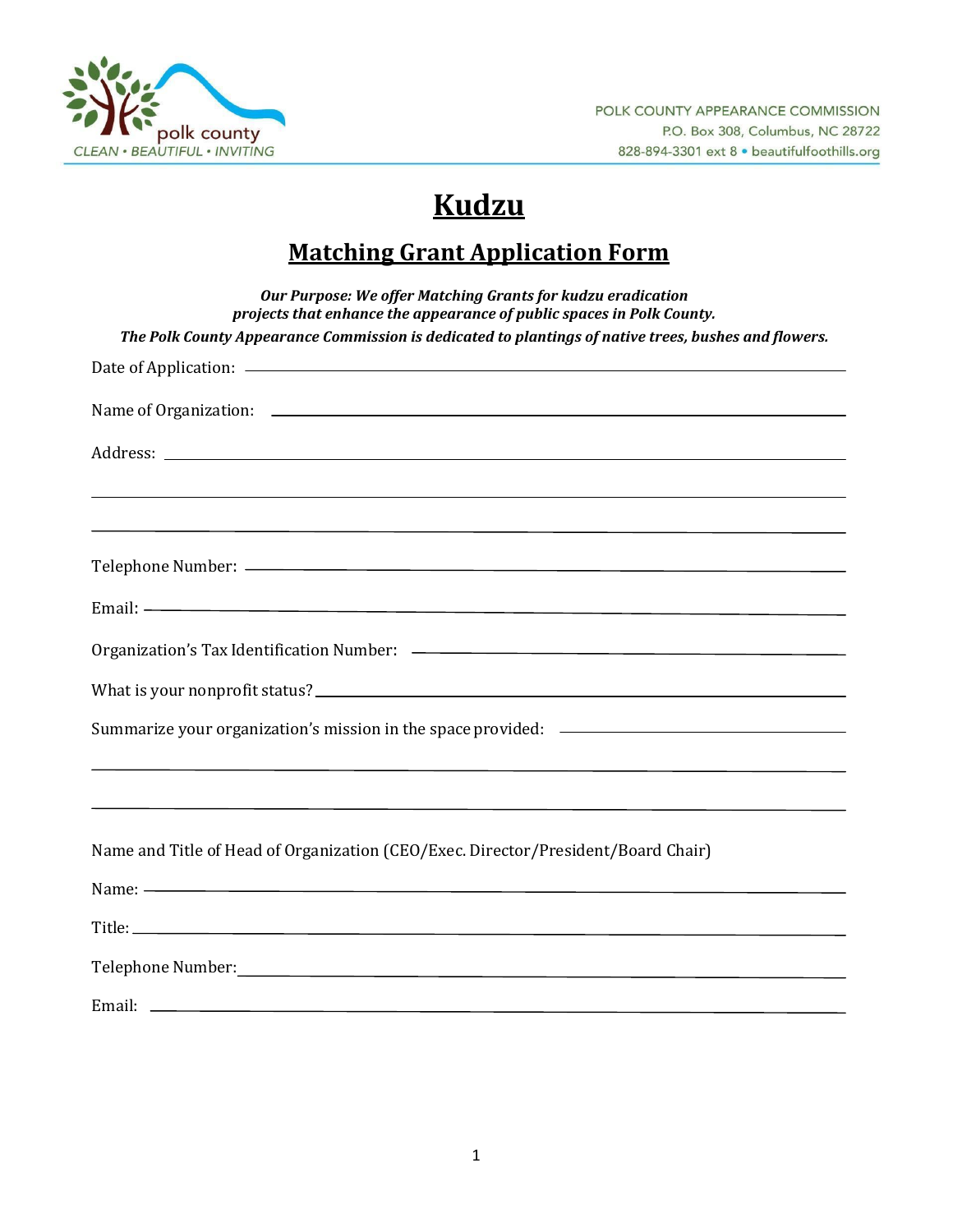

Your designated representative for grants (Only fill in the gray area if different from above).

|                                                                                                                | Name:  |  |  |
|----------------------------------------------------------------------------------------------------------------|--------|--|--|
| Title/Role in the organization:                                                                                |        |  |  |
| Telephone Number: National Communication of the Communication of the Communication of the Communication of the |        |  |  |
|                                                                                                                | Email: |  |  |
|                                                                                                                |        |  |  |
|                                                                                                                |        |  |  |
|                                                                                                                |        |  |  |
|                                                                                                                |        |  |  |
| Grant Request Amount: _________________                                                                        |        |  |  |
| Total Project Budget: _____________________                                                                    |        |  |  |
|                                                                                                                |        |  |  |

**When completing this application, please consider the following:**

**Note that Total Project Budget must bedouble the amount of theGrantRequest Amount as this is a Matching Grant.**

**Grant Guidelines: The Appearance Commission will seek to award kudzu eradication grants in diverse locations throughout the geographic area of Polk County.**

**Kudzu eradication is a problem that needs continual surveillance for years. We would like to see how you plan to monitor and control kudzu in the future.**

#### **REQUIRED ATTACHMENTS:**

- 1. Attach a detailed project budget on a separate sheet to include *itemized* quotes for equipment or products to be purchased, and, if any, in-kind work expected  $($  # volunteers  $X \#$  hours @\$20 per hour)
- 2. Include "before" pictures. Pictures after the completion of the project will be due with the final report.
- 3. Project Assessment (page 3)–completed by qualified individual, County Extension Agent, or company willing to do kudzu removal. A list of companies is provided on our website: <https://www.beautifulfoothills.org/kudzu-matching-grants>

#### **OPTIONAL ATTACHMENTS:**

Your application may be stronger if you include one or two hand signed letters of support from individuals familiar with or who will benefit from this proposed project.

#### **After completion of the application and supporting documents:**

- 1. Save it to your computer
- 2. Attach it to your e-mail and email it to: [polk.nc.kudzu@gmail.com](mailto:polk.nc.kudzu@gmail.com)
- 3. OR, mail the application to Polk County Appearance Commission, P. O. Box 308, Columbus, NC 28722 ATTN: Kudzu Grants Committee

If you mail the application, send an email to our email notifying us that the application was mailed.